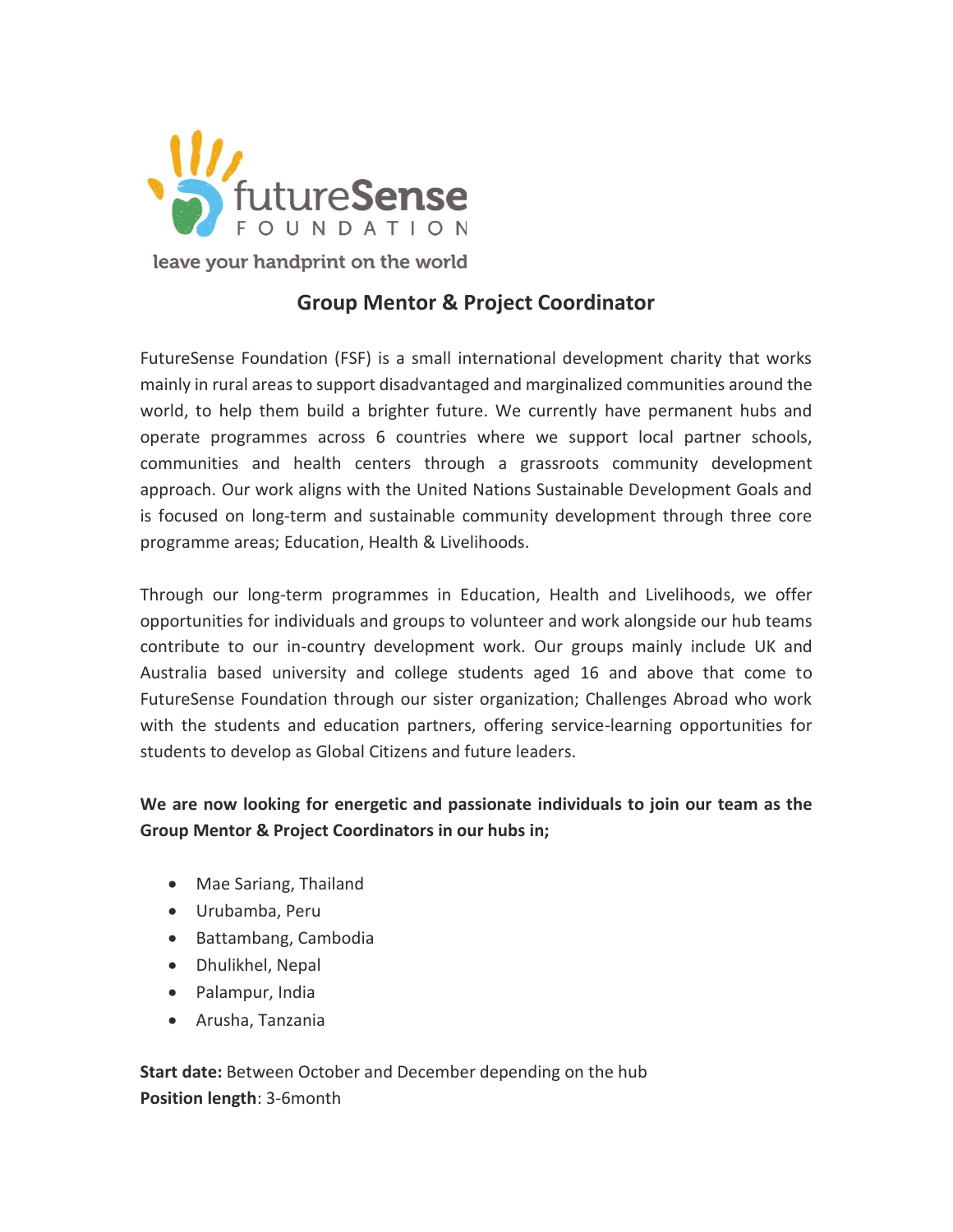## **THE ROLE**

This position is suitable for you if you are looking to gain hands on experience in International Community Development whilst living and working overseas.

You will provide support to our in-country team, short-term project participants and community partners through project coordination, group support, in-country research, and monitoring and evaluation. You will gain valuable experience planning and managing group logistics, leading teams of international project participants, working closely with local partners in a cross-cultural environment and of course, making a rewarding difference in the communities in which we work. The position is for full-time hours with working times varying between daytime to evenings and weekends with time in lieu provided to compensate for any busier periods.

If experiencing a new culture, mentoring & supporting groups, and delivering educational workshops to make a difference in communities in less developed countries sounds like your thing, then we would love to hear from you!

#### **ROLE RESPONSIBILITIES**

- Coordinating and delivering programme activities in accordance with FutureSense Foundation's values & models
- Supporting groups of project participants throughout their time in country to help the groups form and collaborate, mitigate culture shock and to achieve their goals
- Planning and managing logistics for multiple groups
- Providing support and mentorship for international groups and project participants
- Delivering orientations, briefings and debriefs for groups of project participants
- Reporting on all group and programme delivery activities
- Monitoring project inputs, outputs, outcomes and impacts
- Upholding FutureSense Foundation policies to at all times to ensure the safety of beneficiaries, project participants and staff

# **ROLE BENEFITS & PERKS**

- Monthly living allowance of \$150
- Free accommodation
- Meals provided when working directly with groups *(at other times meals are on your own expense)*
- Holiday entitlement
- Phone allowance